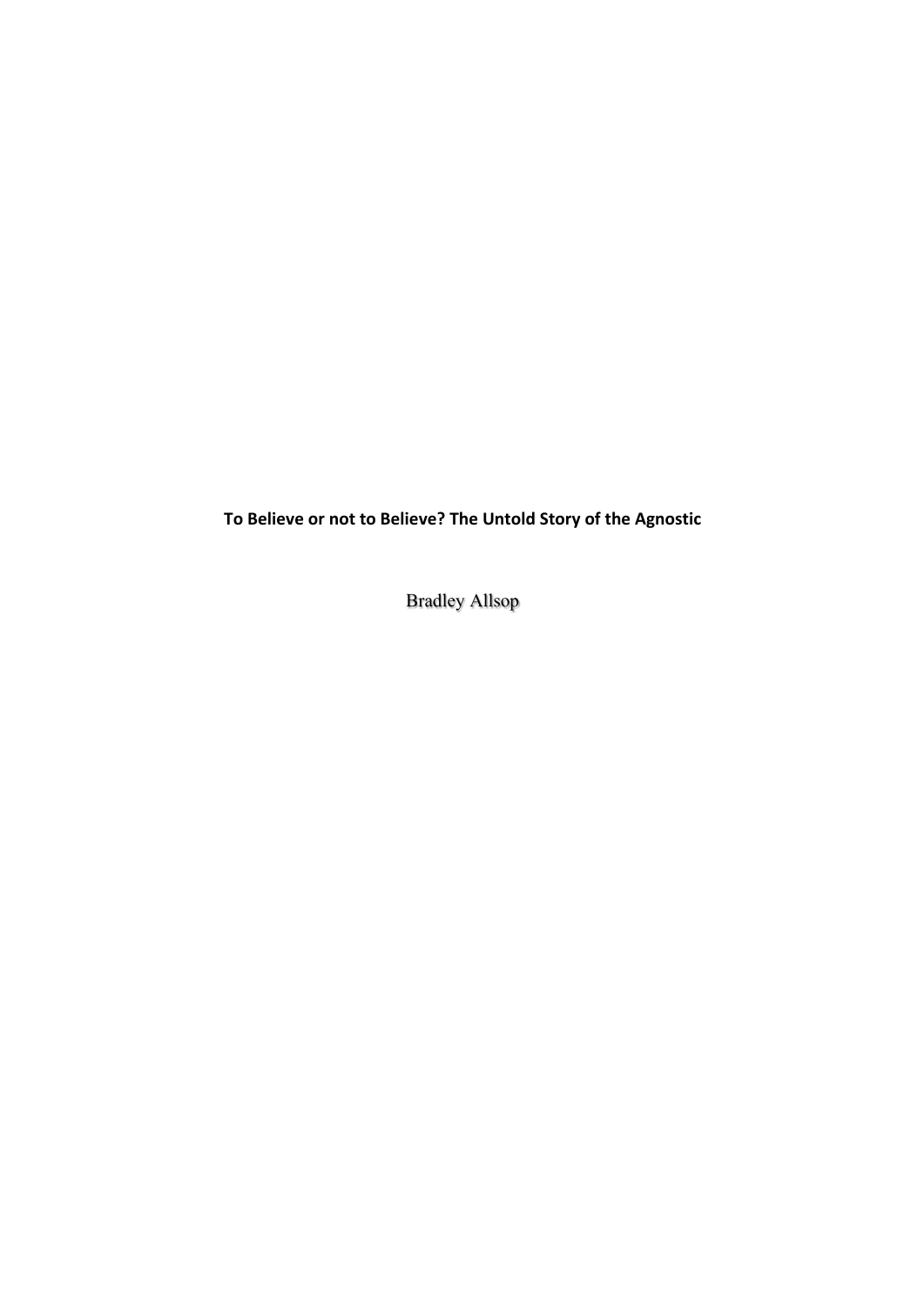Atheist Sean Penn, in one of his gripping 'webisodes', boldly opens one day by claiming that there is no such thing as an agnostic- that they are all really atheists. His point is that an atheist is someone who does not *believe* in a God, as opposed to the agnostic stance of not *knowing*. No one really knows, he says, but theism and atheism deal with *belief*, and if you're 'not sure' whether there's a God, to him that's the same as not believing that there is. A.C Grayling made a similar point in his talk at a recent AHS conference, stating that atheism is not 'believing there isn't a God', but rather 'not believing there is a God'. Re-read it, there is an, apparently important, distinction.

So where does this leave the agnostic? Should we all just bite the bullet and embrace atheism, as by not being sure, we surely do not currently believe in a God? If only it were that simple. The main problem with the above is one which plagues any debate concerning religion and secularism: reasoning. Mr Penn is making an assumption that the human mind is logical and reasonable, he's assuming that this holds even when our minds are exploring a concept that is for all intents and purposes squarely outside the boundaries of such notions. He is assuming there is a firm divide between belief and lack of.

Agnosticism is the often untold story, forgotten or drowned out by fevered religious exhortations and rabid atheist postulations. Agnostics are often seen as not having much to offer the debate, being by definition rather uncertain about things. This can, however, lead to the debate at times becoming rather skewed, swinging between moral condemnations from pompous theists, to arrogant sneering from haughty atheists. Perhaps an understanding of why some agnostics remain as they do can help encourage a more balanced perception of both sides. Perhaps agnosticism *does* have something to add to the debate after all.

Penn and Grayling's reasonable approach to the topic assumes a likewise equally rational and understandable approach from all, but sadly this is not the case. I'm an agnostic because I'm confused. I'm an agnostic because I do not know the answers to these cosmic and eternal questions, but also because I do not know my own mind: belief and non-belief is not a binary, it's a continuum. Some days God and religion seems plausible and appealing, other days they don't: should I therefore call myself atheist one day and theist the next? Or should we accept that there is not a firmly policed line, despite the best intentions of both sides?

My agnosticism extends far beyond just pondering the existence of a deity or indeed historical figures. It wrestles with the benefits and the drawbacks of organised religion, with tradition and authority and hierarchy, and with whether I could ever reconcile faith with my otherwise scienceorientated mind. Let me explain.

It is popular now to say that you're not *religious*, but rather *spiritual*. Indeed, it is popular for the scholar and layman alike to define the distinction between the two as religion being organised and impersonal, whereas the spiritual is personal and private. Paragament (1999) cautions against this dichotomy, for he believes it really suggests that religion is bad and spirituality good, also ignoring the complexities of both (there are many spiritual practices within religion, for instance). This may not be an entirely accurate conception. Protestantism is often linked to the rise in individualism in the West, sowing the seeds for capitalism and modern society, whereas many 'spiritual' practices such as meditation that have gained popularity in the West actually seek to deny the very idea of the Self, to create a greater harmony with those around us or some cosmic entity. Hodge & McGrew (2006) found 9 definitions for spirituality and 12 for religion during telephone surveys, suggesting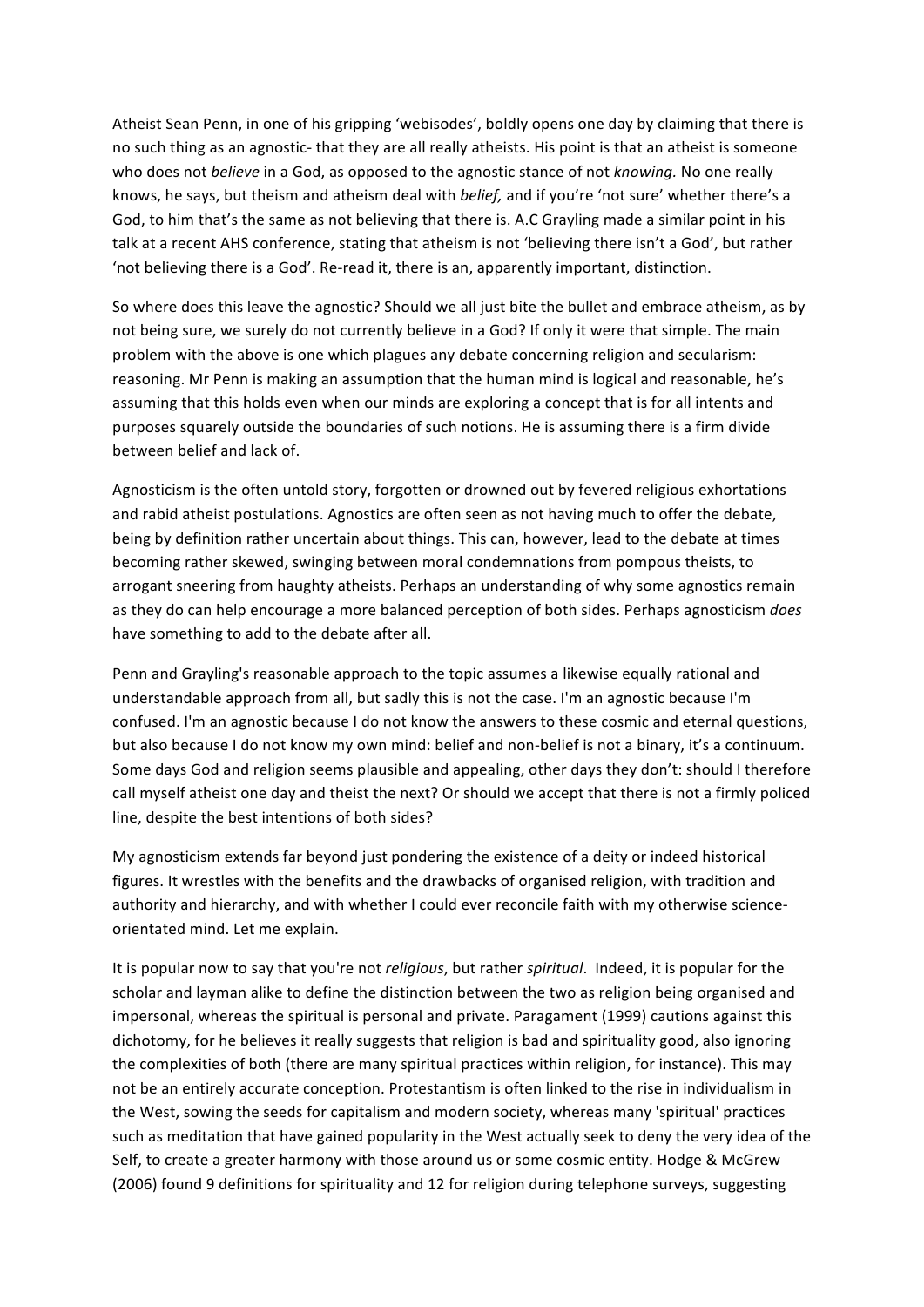that, conversely, if the term 'religion' generates a greater disparity in understandings, it may be the more personal of the two.

Levin (2001) explains how certain religious practices can be quite healthy, such as Muslim and Jewish dietary requirements and Mormons rejection of alcohol and smoking. Jonathan Haidt in his ground breaking book on moral psychology '*The Righteous Mind*' points to research that suggests that those individuals of a religious bent are much more likely to be active in their communities, and more likely to donate time, money and even blood than their secular counterparts. Even Susan Blackmore, of the Dawkins/Dennett mindset of religion as a 'virus' (an unfortunate foray of an otherwise brilliant expansion of the theory of memetics) has retracted her claims in recent years, accepting that, by and large, religious people seem to live longer, healthier and happier lives.

Haidt's grand thesis goes on to suggest that there are 6 universal and fundamental moral foundations that human morality is based upon: Care, Liberty, Fairness, Loyalty, Authority and Sanctity. He believes that religion is entwined with the last 3 particularly, and that any attempt to understand it without an appreciation of the social utility that these 3 foundations have is doomed to failure: simply critiquing the plausibility of a deity is always going to miss the mark for religious people because there religion is about more than just God. The sense of community, companionship and belonging derived from religious communities is an integral part to its allure, and a genuine social good that cannot be dismissed.

And yet I cannot ignore the many examples of religion being stuck in a regressive, oppressive past, with Christianity and Islam's stances on homosexuality and gender equality being brought to mind, as well as the highly restricting nature of many Amish communities and their counterparts and lesser examples being prevalent in many other religions and places. What of the appalling actions of ISIS? To be sure these fundamentalists are in no way representative of mainstream Islam, but it would be wrong to deny that religion plays a part in their ideology. And what of an organisation that *is* representative of a religion? The Vatican, I'm sure, has provided solace to many practising Catholics throughout the centuries, but it also has a history mired by deceit, corruption and hypocrisy, as well as being a great source of suffering throughout medieval Europe.

Needless to say, my views on the usefulness and morality of organised religion are mixed and confused. As naturally left-of-centre politically I have an inherent (and, I believe, healthy) distrust of authority and hierarchy, but through reading Haidt's work and personal experience I can sort of see why they are useful and beneficial things for society to have, in moderation. Does this mean I must take the atheist proclamation of complete freedom of thought and a breakdown of religious hierarchies and inhibitions with a pinch of salt? They are arguments that naturally appeal to my sense of justice and aversion to oppression, but in their extreme they may risk losing something in their hunger for liberation.

And what of the underlying mentality of religion, its hidden driver: faith? Is it virtue or vice? Many times I have shared the atheist's exasperation at the unthinking nature of many religious beliefs and practices. The Enlightenment really did free our minds and provide a powerful catalyst for an explosion in scientific and philosophical progress. The old adage of Socrates that 'the unexamined *life is not worth living'* speaks strongly to me, and the audacity of questioning established orthodoxies to me is a noble and important contribution from atheism. I can, however, also see some merit to faith: often having faith is portrayed as a commendable attribute and I can sort of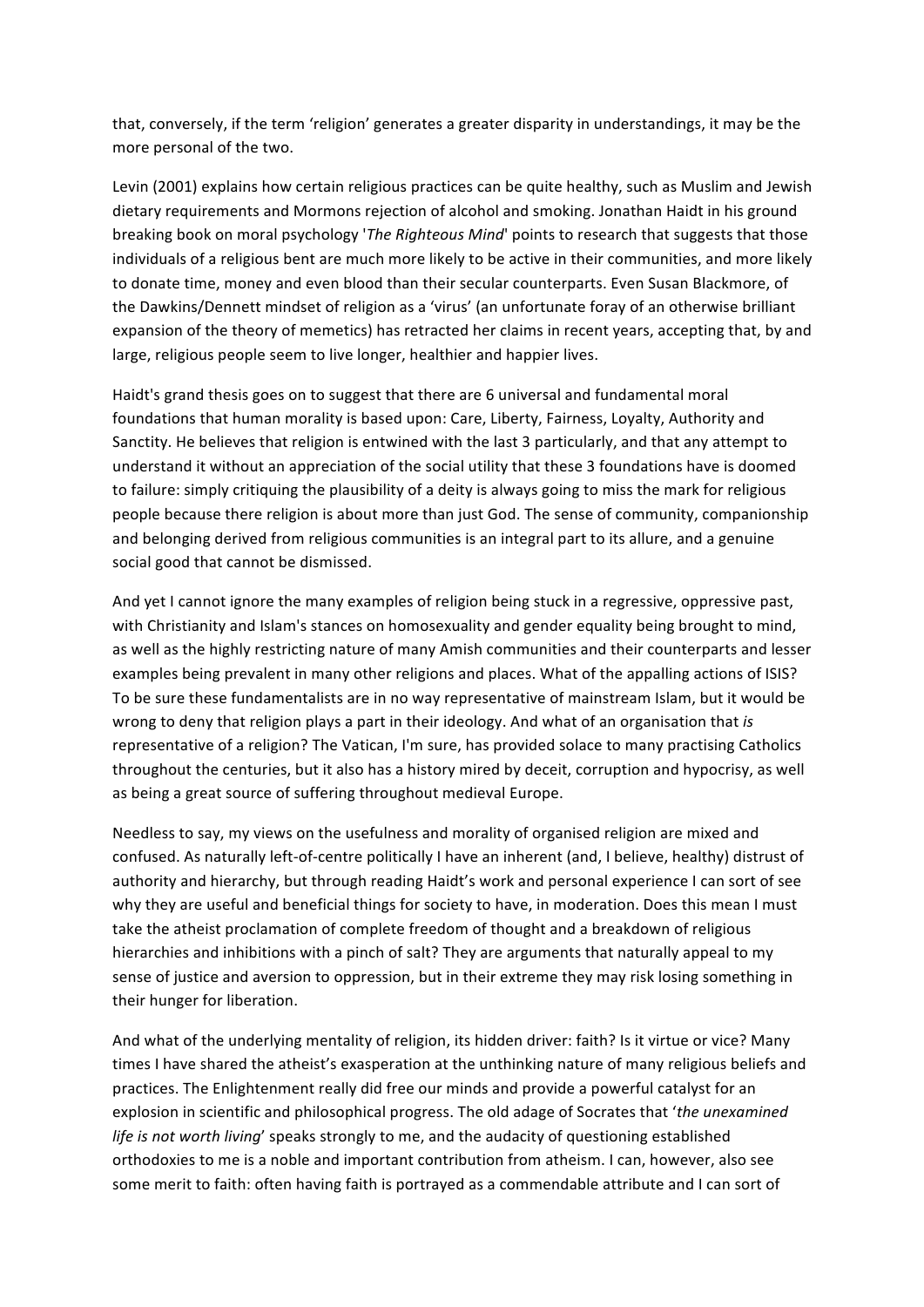understand why, if only in certain circumstances. *Blind* faith feels distinctly wrong to me, but this caricature of the religious zealot is, in my experience, not all that common. Most (although perhaps not all) religious people I have met seem to have *something* to base their faith on, it is just often something that the atheist finds easy to dismiss.

Some, in true Aristotelian fashion, offer a third way, explaining that religion and belief served a purpose for a time, but just as feudalism paved the way for capitalism, the time of invoking deities and mysticism in order to understand the world is over now- science has got it covered. But even this apparent compromise still falls down on the side of relegating faith to a mode of thinking that must be overcome. So which is it? Is faith a vital aspect of the human condition for understanding the world and developing oneself, or an unacceptable betrayal of human intellect and ability?

Many, though I'm sure not all, atheists presume their school of thought has a monopoly on logic and reason, whilst religion is the bastion of superstition and blind faith. This dichotomy is simply false. Many thinkers traditionally associated with the Enlightenment, that great social innovation that placed reason and evidence on the throne of human thought, were firm believers in the Judea-Christian God (just have a brief read of Burke, Locke or Hobbes). The 'Ancient Enlightenment' that saw figures such as the Buddha and Socrates place reason above all else was also plagued by religious believers. Although Socrates was not beyond questioning the Gods, he seems not to have questioned much their existence, with some scholars even suggesting that he believed himself to be on a 'divine mission'. Even today many scientists hold firm beliefs in a God, and many atheists choose to place their faith in *something*, even if it is not a deity.

The traditional antithesis to faith is often seen to be empiricism: acquiring knowledge of the world through observation and evidence. Thus is the image of Darwin conjured up, collecting his samples on the Galapagos Islands, back bent and magnifying glass in hand. Whilst I consider myself a scientist, I am still perfectly happy to accept that empiricism itself rests upon an assumption that is taken as a matter of faith by even the most ardent of scientists. Quite simply we assume that observation is the best way to understand the universe, without any real robust defence for doing so. We have *faith* in the explanatory and predicative ability of empiricism, but we have no way, ironically, of empirically proving that it is better than anything else. Indeed, evidence we do have suggests a rather different conclusion.

The idea of rational, objective human beings has been eroded away slowly by a wealth of psychological and sociological revelations. Culture, language, political and religious ideology, power relations, and social conventions as well as many other factors can all wield a powerful and often invisible influence over research, and act to undermine this false sense of objective impersonality that science often parades under (Alvesson & Sköldberg, 2009). But psychology has revealed deeper threats to humanity's capacity for empiricism than this. One need only be vaguely familiar with recent advances in; reasoning (Kahneman, 2008); eye-witness testimony (Malpass & Devine, 1981, Siegelle & Loftus, 1978); visual perception (Balcetis & Dunning, 2006), unconscious processes (Wilson, 2003) and attention (Lavie, 2005) to name but a few to realise just how fundamental an objection to our empirical capacities modern psychology has raised. Through all of these and more we are prevented from seeing an exact, objective reality.

But assuming we could somehow transcend these inherent 'flaws' in our epistemological capabilities, would empiricism then have its day? The startling revelations of quantum physics have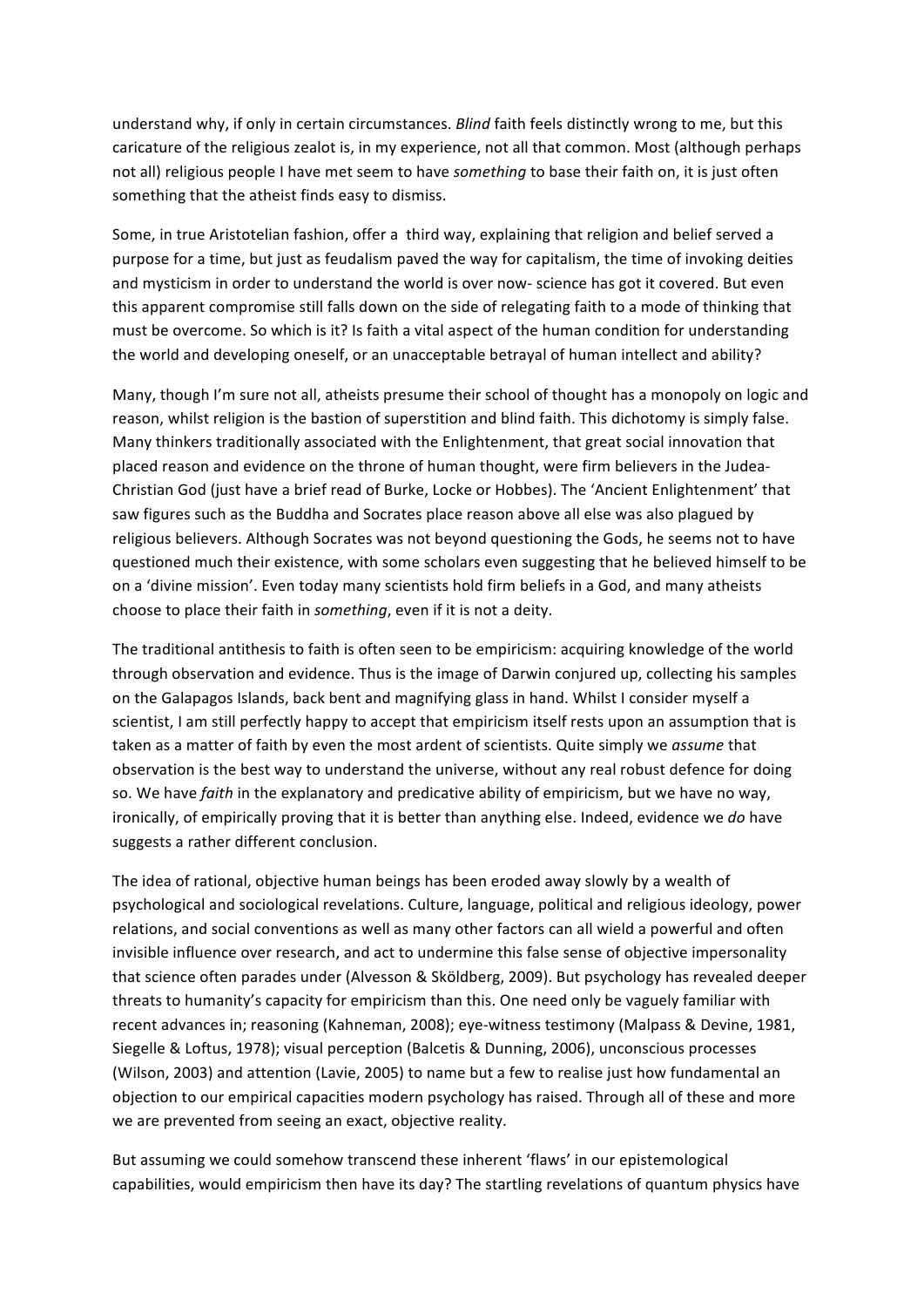shown us empirically that the observer matters, that the very act of observation itself changes reality (Rae, 2004). As the saying goes, if you think you understand quantum mechanics then you definitely don't, but one thing we can be sure in is that it has dispelled the myth of a detached, neutral observer, merely recording how the universe is going by without exerting any influence at all. Whilst it is still unclear just how quantum events relate to macroscopic objects (i.e humans) it is already offering profound challenges for the studious Darwins of the world.

But what of all the progress that the empirical method has brought about? Since freeing ourselves from dogmatic adherence to religious orthodoxy (or at the very least, those who sought to abuse it), we certainly do, as already mentioned, seem to have made incredible advances in almost all fields of human endeavour. This certainly shows that empiricism has *value* but it in no way proves that it is the only, or even the best, way of exploring and understanding the universe. It is perfectly possible that there are a set number of things empiricism can discover, whilst many more may lie outside of its limitations. We have made great progress in the realms that empiricism can explore, but what of outside these areas? Quite simply, we may not even know what it is we don't know.

Nobel Prize winner Daniel Kahnemann in his book 'Thinking: Fast and Slow' describes our 'shortcomings' with a beautifully simplistic analogy. Our minds work in two ways- System 1 and System 2. System 1 is what is driving us most of the time- it guides us through our daily lives, helping us perform the majority of our tasks, navigating our environments with our pre-programmed 'worldview'. It is only when something contrary to our world view is shoved in our faces, or we stumble across something that requires a bit more thought (such as, hopefully, reading this) that System 2 kicks in. This is the part of our mind that deduces, that reasons, and the result of this reasoning is an altered 'world-view' operating system for System 1.

Piaget called this a process of assimilation and accommodation and this is telling. When you accommodate something in your world view, it means you have to make room for it, rejigging what was already there. But when you *assimilate*, you're not really changing anything, you're bending the information to your world-view. And how often do we do this? How often do we allow, without even realising it, our System 1 to completely bypass contrary information. Studies show we are more likely to acknowledge information that confirms our views, whilst gloss over that that does not. Important work by Ash shows that we alter our views based on societal pressure, and Milgram infamously showed how we do this in deference to authority. There is a wealth of psychological research out there to show how identifying with a certain social group alters our perceptions of those both in and out of the group. The field of 'visual perception' has made some amazing discoveries about how easy it can be to trick a human being into seeing something that isn't there, or not seeing something that is.

Does accepting our limited capacity for reasoning allow room for faith? It may not prove the virtue of faith, but it certainly evidences its inevitability. Humans are by nature a curious breed: we have to know, to explore, to *discover*. If, however, we have a limited capacity in what we can determine empirically, then we will simply have to opt to believe or have faith in certain things, or risk being paralysed by indecision. Many researchers have discarded the old notion that emotion is opposed to reason, opting to see emotion rather as something that can work in tandem with reason: if we did not have emotions we would be often be unable to act, or we would make very socially